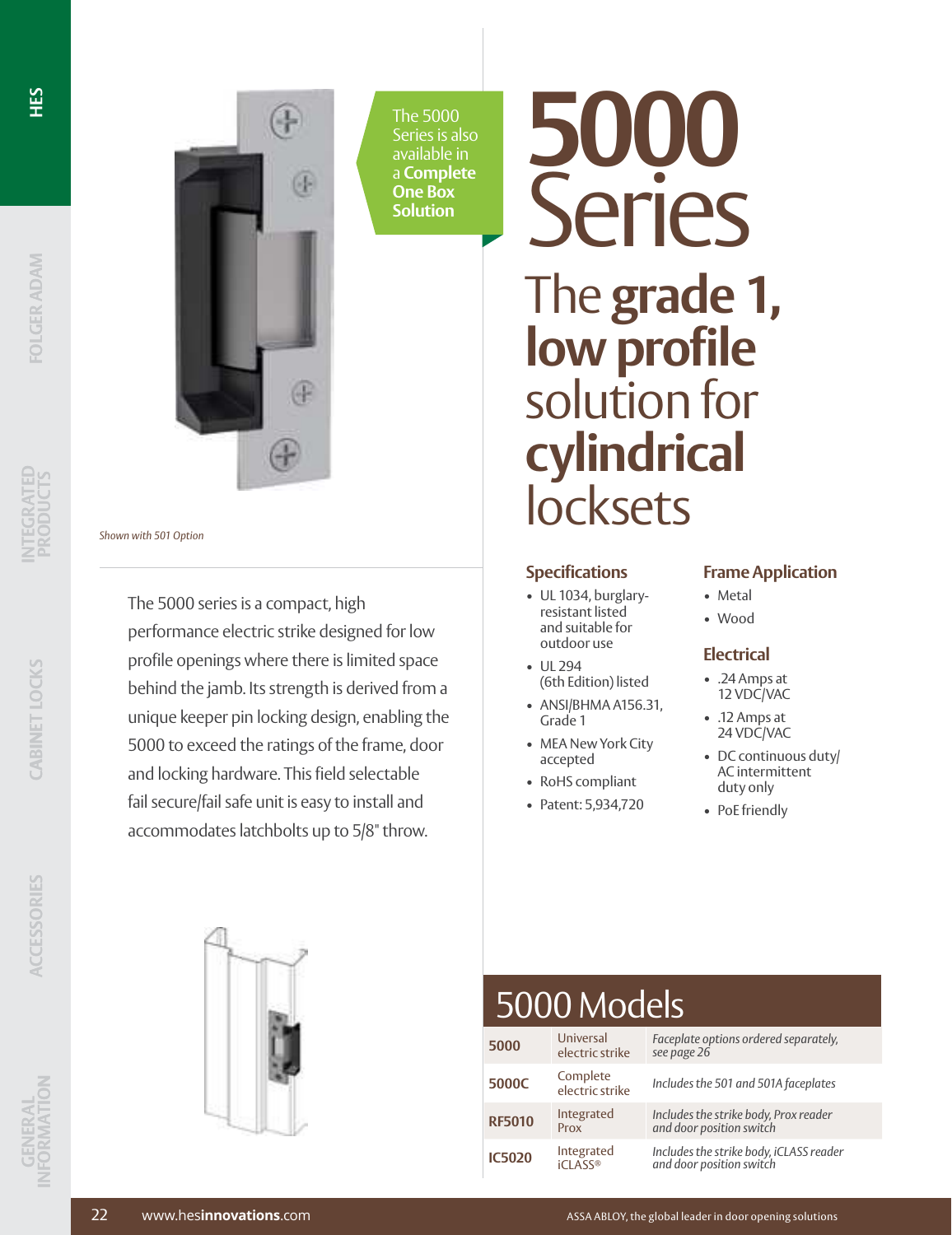





*Diagram shown with 501 Option*

#### **Standard Features**

- Tamper-resistant
- Static strength 1,500 lbs.
- Dynamic strength 70 ft-lbs.
- Endurance 500,000 cycles
- Field selectable fail secure/fail safe
- Dual-voltage 12 or 24 VDC/VAC
- Non-handed
- Internally mounted solenoid
- Accommodates 1/2" 5/8" latchbolt (5/8" with 1/8" door gap)
- Strike body depth 1-1/16"
- Plug-in connector
- Trim enhancer included
- Five-year limited warranty

#### **Optional Features**

**LBM** » Latchbolt monitor

#### **Accessories**

**150** » Strike latch guard **154-MTK** » Metal template kit **2001M** » Plug-in bridge rectifier **2004M** » ElectroLynx® adapter **2005M3** » SMART Pac® III **2006M** » Plug-in buzzer **5104-1/2** » 1/2" stackable lip extension

**5104-1** » 1" stackable lip extension **5104-1-1/4** » 1-1/4" stackable lip extension

### **Finishes**

- **630** » Satin stainless steel
- **605** » Bright brass
- **606** » Satin brass
- **612** » Satin bronze
- **613** » Bronze toned
- **629** » Bright stainless steel
- **BLK** » Black
- *\*Complete Pacs are only available in the 630 finish*



*"Press Fit" Stackable Lip Extensions*

**a**

**c a** » **5104-1/2** *1/2" stackable lip extension*

**b** » **5104-1**  *1" stackable lip extension*

**c** » **5104-1-1/4**  *1-1/4" stackable lip extension*





**GRADE 1**